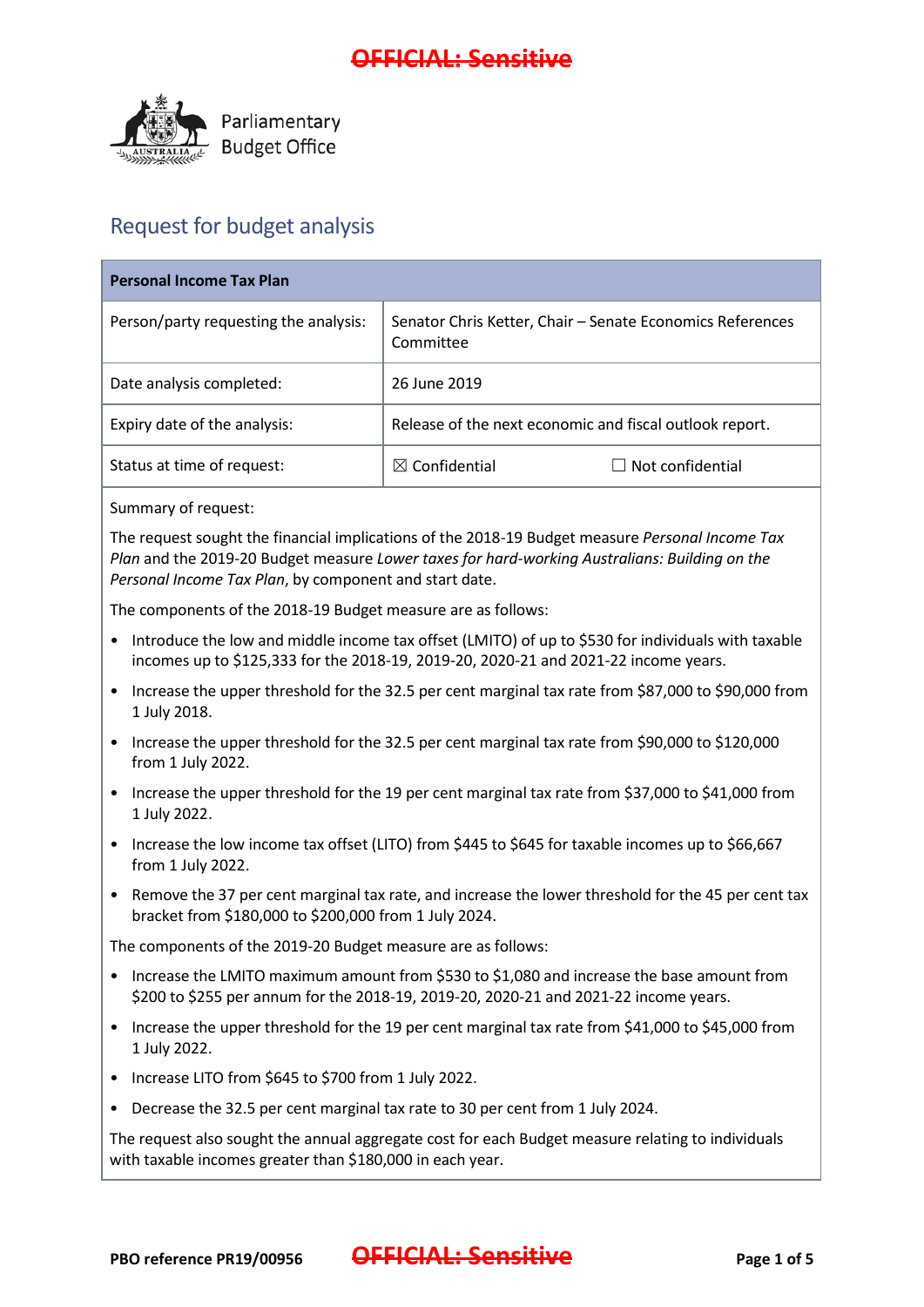#### **Overview**

The detailed financial implications of each component of the 2018-19 Budget measure *Personal Income Tax Plan* and the 2019-20 Budget measure *Lower taxes for hard-working Australians: Building on the Personal Income Tax Plan* are provided at Attachment A. The 2019 Pre-election Economic and Fiscal Outlook (PEFO) baseline assumes that the immediate relief to low- and middle-income earners component of the *Lower taxes for hard-working Australians: Building on the Personal Income Tax Plan* measure can be passed prior to 1 July 2019. The Parliamentary Budget Office (PBO) has not reassessed the cost for any delay, consistent with the PEFO baseline.

The aggregate cost of the budget measures relating to individuals with taxable incomes greater than \$180,000 is provided at Attachment B.

The estimates are subject to uncertainties around income and population growth. This is particularly the case for estimates of the budget impact relating to individuals with taxable incomes above \$180,000, as income growth increases the proportion of taxpayers earning above \$180,000 over time (this is shown in a memorandum item in Attachment B).

## Key assumptions

The PBO has made the following assumptions in assessing the financial implications of the budget measures:

- There would be no significant behavioural response associated with the measures, including to the supply of labour.
	- High income earners can often adjust their taxable income in response to changes in the marginal tax rates.<sup>[1](#page-1-0)</sup> The budget measures do not change the marginal tax rate for those with a taxable income greater than \$200,000, therefore suggesting that any adjustment to taxable income is likely to be small.
	- Studies indicate that some people will choose to work more in response to a lower marginal tax rate, while others will work less. $^2$  $^2$  There is considerable uncertainty regarding the direction, magnitude and timing of the effect this proposal would have on labour supply.
- Income from salary and wages, dividends, gross interest, net capital gains and other forms of income would grow in line with the 2019 Pre-election Economic and Fiscal Outlook (PEFO) parameters.
	- Wages and salaries would grow at the same rate across the income distribution.

## Methodology

• The financial implications, by component, of the 2019-20 Budget measure *Lower taxes for hard-working Australians: Building on the Personal Income Tax Plan* and the 2018-19 Budget measure *Personal Income Tax Plan* were estimated using a 16 per cent sample of de-identified personal income tax and superannuation data for 2016-17 provided by the Australian Taxation Office (ATO).

<span id="page-1-0"></span><sup>1</sup> See for instance, HM Revenue and Customs, 2012. *The Exchequer effect of the 50 per cent additional rate of income tax*, London: HM Revenue and Customs.

<span id="page-1-1"></span> $2$  Ibid.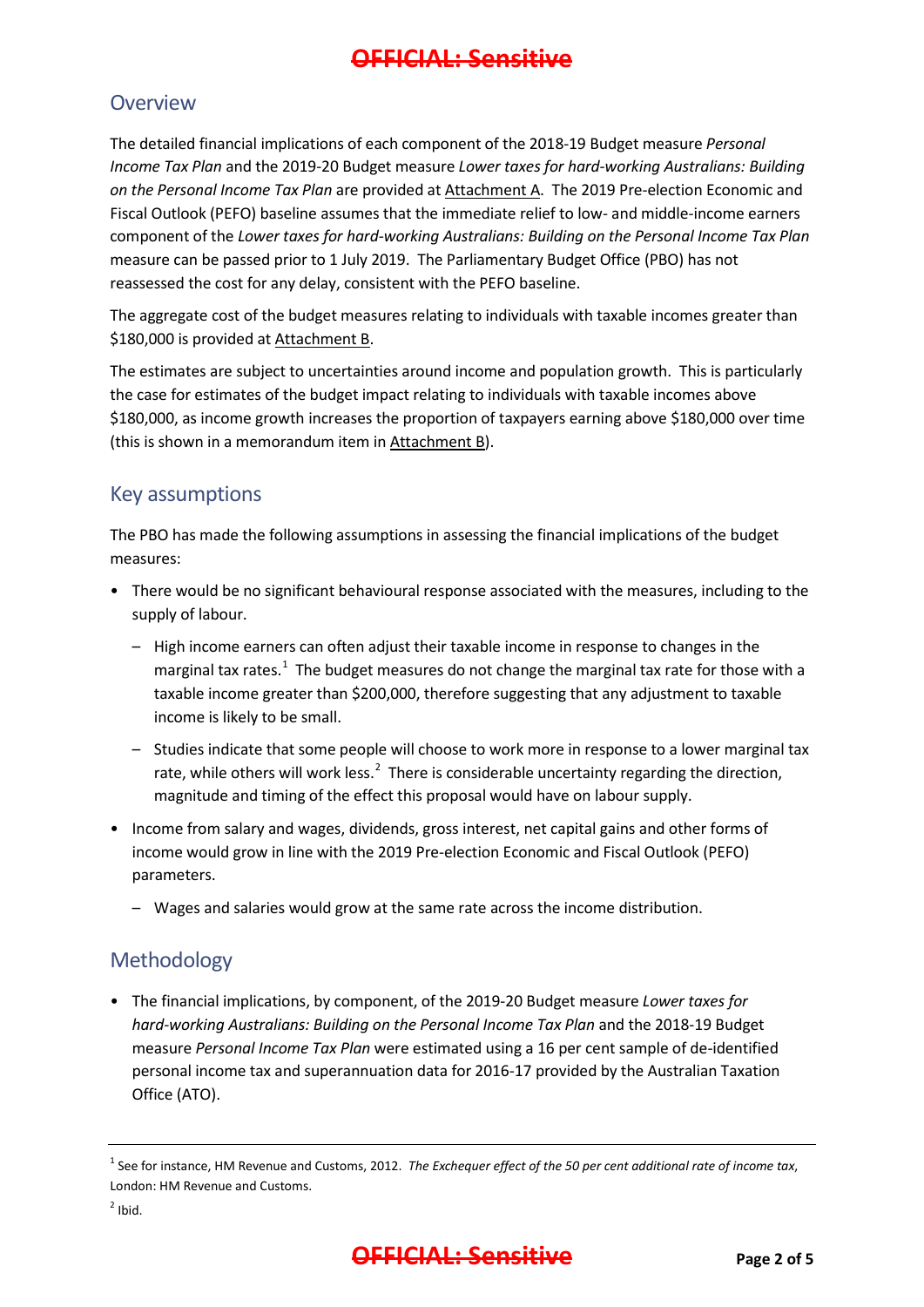- The 16 per cent sample was used to estimate the number of individuals and their respective taxable incomes over the 2019-20 Budget forward estimates period and the period to 2029-[3](#page-2-0)0.<sup>3</sup>
- The sample is benchmarked to PEFO projections of the number of personal income tax filers over the 2019-20 Budget forward estimates period and the medium term.
- These data were used to estimate the change in tax payable for each component.
- The estimate of the financial implications by taxable income above \$180,000, presented in Attachment B, is based on the distribution underpinning the analysis of the financial implications of the budget measures in Attachment A.
	- The taxable income range up to and above \$180,000 has been expressed in nominal terms each year. As nominal income increases over time, more individuals would be expected to have a taxable income above \$180,000, increasing the proportion of the budgetary cost going to those with taxable incomes greater than \$180,000.<sup>[4](#page-2-1)</sup>
- The 2019-20 Budget estimates of the *Lower taxes for hard-working Australians: Building on the Personal Income Tax Plan* measure included a provision for the impact of a decision taken in the 2018-19 Mid-Year Economic and Fiscal Outlook (MYEFO), which has the effect of reducing the budget cost by \$13.8 billion over the 2019-20 Budget forward estimates period.<sup>[5](#page-2-2)</sup> The estimates presented in Attachment A represent the PBO's estimates of the total cost of implementing this commitment and hence include the 2019-20 Budget measure and the 2018-19 MYEFO provision.
- The modelling of the impact of the measures has taken account of the timing of tax collections.
- Estimates of the LMITO have been rounded to the nearest \$50 million. Estimates of the LITO and the breakdown of the financial implications for individuals with taxable incomes below and above \$180,000 have been rounded to the nearest \$10 million. All other estimates have been rounded to the nearest \$100 million.

#### Data sources

The ATO provided a 16 per cent sample of de-identified personal income tax and superannuation returns for the 2016-17 year.

Treasury provided:

- the model underpinning the 2018-19 Budget measure *Personal Income Tax Plan*
- the model underpinning the 2019-20 Budget measure *Lower taxes for hard-working Australians: Building on the Personal Income Tax Plan*
- economic forecasts for personal income and superannuation tax as at the 2019 Pre-election Economic and Fiscal Outlook.

HM Revenue and Customs, 2012. The Exchequer effect of the 50 per cent additional rate of income tax, London: HM Revenue and Customs.

<span id="page-2-2"></span> $<sup>5</sup>$  Refer to the 2019-20 Budget, page 17.</sup>



<span id="page-2-0"></span><sup>&</sup>lt;sup>3</sup> While estimates have been presented over the 2019-20 Budget forward estimates period and the period to 2029-30, increasing the tax threshold from \$87,000 to \$90,000 has a cost of \$300 million in 2018-19. This impact is included in the totals to 2022-23 and 2029-30.

<span id="page-2-1"></span> $4$  For example, in the analysis, if a taxpayer had a taxable income of \$180,000 in 2023-24 their tax cut would not count towards the aggregate cost of the Budget measures for those with taxable incomes over \$180,000. However, if the same taxpayer had a taxable income of over \$180,000 in the next year (due a wage rise), the full value of the tax cut they receive in 2024-25 would count towards the aggregate cost of the Budget measures for those with taxable incomes over \$180,000.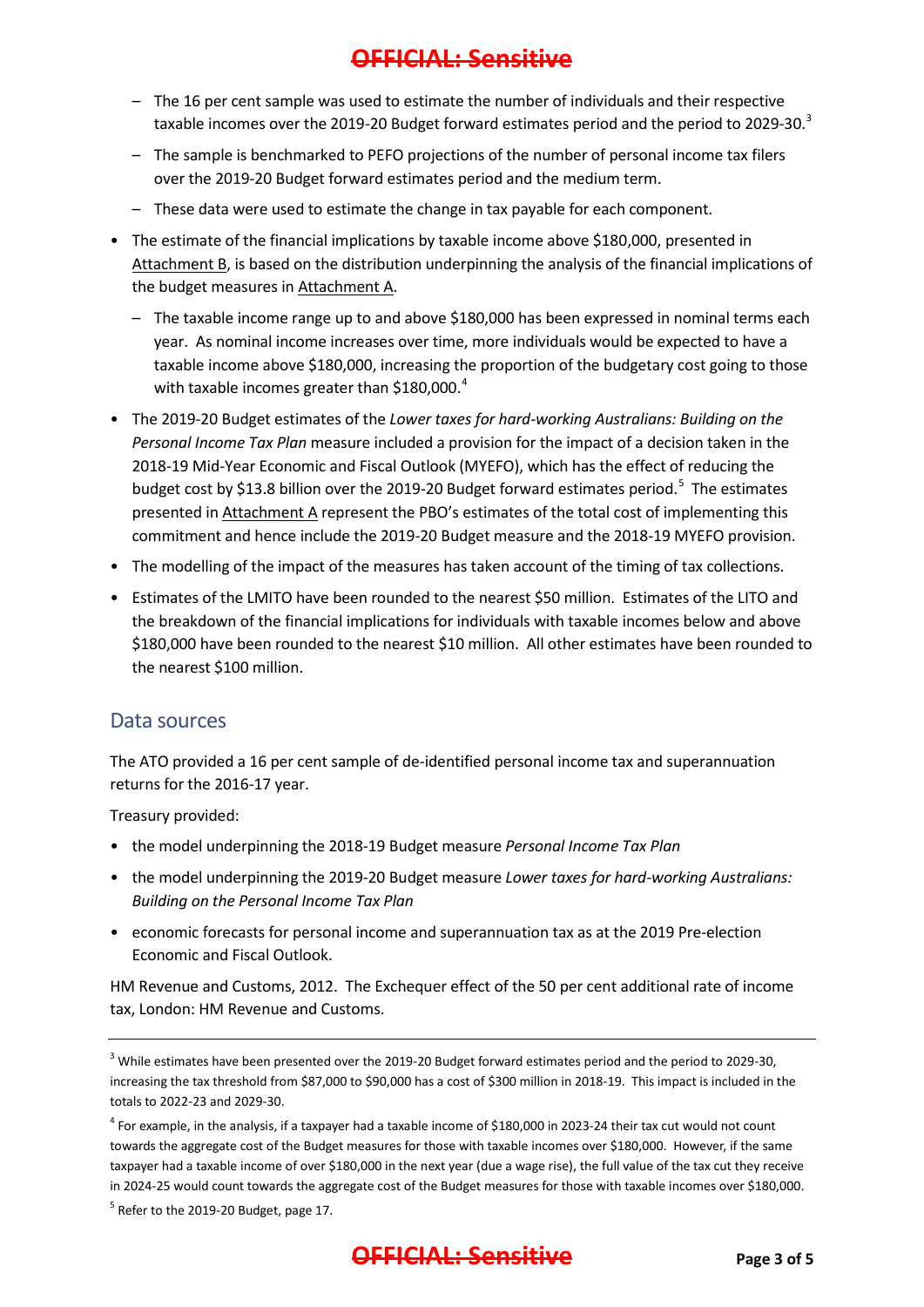## Attachment A – Personal Income Tax Plan – financial implications

## Table A1: Personal Income Tax Plan – Fiscal and underlying cash balances (\$m)<sup>(a)(b)</sup>

|                                                                                                       | $2019-$<br>20 | $2020 -$<br>21 | $2021 -$<br>22 | $2022 -$<br>23 | $2023 -$<br>24                                   | $2024 -$<br>25 | $2025 -$<br>26                                              | $2026 -$<br>27                          | $2027 -$<br>28 | $2028 -$<br>29      | $2029 -$<br>30 | <b>Total to</b><br>$2022 - 23$ | <b>Total to</b><br>$2029 - 30$ |
|-------------------------------------------------------------------------------------------------------|---------------|----------------|----------------|----------------|--------------------------------------------------|----------------|-------------------------------------------------------------|-----------------------------------------|----------------|---------------------|----------------|--------------------------------|--------------------------------|
| 2018-19 Budget - Personal Income Tax Plan                                                             |               |                |                |                |                                                  |                |                                                             |                                         |                |                     |                |                                |                                |
| 1 July 2018 start date                                                                                |               |                |                |                |                                                  |                |                                                             |                                         |                |                     |                |                                |                                |
| Increase the tax threshold from<br>\$87,000 to \$90,000 <sup>(c)</sup>                                | $-500$        | $-500$         | $-500$         | $-600$         | $-600$                                           | $-600$         | $-700$                                                      | $-700$                                  | -800           | $-800$              | $-900$         | $-2,400$                       | $-7,500$                       |
| Introduce LMITO                                                                                       | $-3,750$      | $-4,000$       | $-4,050$       | $-4,100$       | $-200$                                           | $\sim$         |                                                             |                                         |                |                     |                | $-15,850$                      | $-16,050$                      |
| Total - 1 July 2018 start date                                                                        | -4,250        | $-4,500$       | $-4,550$       | $-4,700$       | -800                                             | -600           | -700                                                        | -700                                    | -800           | -800                | -900           | $-18,250$                      | $-23,550$                      |
| 1 July 2022 start date                                                                                |               |                |                |                |                                                  |                |                                                             |                                         |                |                     |                |                                |                                |
| Increase the tax threshold from<br>\$90,000 to \$120,000                                              |               |                |                | $-3,700$       | $-4,300$                                         | $-4,700$       | $-5,000$                                                    | $-5,500$                                | $-6,000$       | $-6,400$            | $-6,800$       | $-3,700$                       | -42,400                        |
| Increase the tax threshold from<br>\$37,000 to \$41,000                                               |               |                |                | $-5,000$       | $-5,500$                                         | $-5,800$       | $-5,900$                                                    | $-6,100$                                | $-6,300$       | $-6,400$            | $-6,600$       | -5,000                         | -47,600                        |
| Increase LITO from \$445 to \$645                                                                     |               |                |                | -90            | $-470$                                           | $-470$         | $-460$                                                      | -450                                    | $-440$         | $-420$              | -400           | -90                            | $-3,200$                       |
| Total - 1 July 2022 start date                                                                        |               |                |                |                | $-8.790$ $-10.270$                               | $  -10,970  $  |                                                             | $-11,360$ $-12,050$ $-12,740$ $-13,220$ |                |                     | $-13,800$      | $-8,790$                       | -93,200                        |
| 1 July 2024 start date                                                                                |               |                |                |                |                                                  |                |                                                             |                                         |                |                     |                |                                |                                |
| Remove the 37 per cent tax bracket<br>and increase the tax threshold from<br>\$180,000 to \$200,000   |               |                |                |                |                                                  | $-6,000$       | $-7,000$                                                    | $-7,900$                                | $-8,800$       | $-9,600$            | $-10,600$      |                                | -49,900                        |
| Total - 1 July 2024 start date                                                                        |               |                |                |                |                                                  | $-6,000$       | $-7,000$                                                    | $-7,900$                                | $-8,800$       | $-9,600$            | $-10,600$      |                                | -49,900                        |
| Total - 2018-19 Budget                                                                                | $-4,250$      | $-4,500$       |                |                | $-4,550$ $-13,490$ $-11,070$ $-17,570$ $-19,060$ |                |                                                             | $-20,650$                               | $-22,340$      | $-23,620$           | $-25,300$      | $-27,040$                      | $-166,650$                     |
| 2019-20 Budget - Lower taxes for hard-working Australians: Building on the Personal Income Tax Plan   |               |                |                |                |                                                  |                |                                                             |                                         |                |                     |                |                                |                                |
| 1 July 2018 start date                                                                                |               |                |                |                |                                                  |                |                                                             |                                         |                |                     |                |                                |                                |
| Increase the LMITO maximum<br>amount from \$530 to \$1,080 and<br>the base amount from \$200 to \$255 | $-3,450$      | $-3,700$       | $-3,750$       | $-3,800$       | $-200$                                           |                |                                                             |                                         |                |                     |                | -14,700                        | $-14,900$                      |
| Total - 1 July 2018 start date                                                                        | $-3,450$      | $-3,700$       | $-3,750$       | $-3,800$       | -200                                             |                |                                                             |                                         |                |                     |                | -14,700                        | $-14,900$                      |
| 1 July 2022 start date                                                                                |               |                |                |                |                                                  |                |                                                             |                                         |                |                     |                |                                |                                |
| Increase the tax threshold from<br>\$41,000 to \$45,000                                               |               |                |                | $-4,800$       | $-5,300$                                         | $-5,600$       | $-5,700$                                                    | $-5,900$                                | $-6,100$       | $-6,300$            | $-6,500$       | -4,800                         | -46,200                        |
| Increase LITO from \$645 to \$700                                                                     |               |                |                | -40            | $-210$                                           | -210           | $-200$                                                      | $-200$                                  | $-200$         | $-190$              | $-190$         | -40                            | -1,440                         |
| Total - 1 July 2022 start date                                                                        |               |                |                | $-4,840$       | $-5,510$                                         | $-5,810$       | $-5,900$                                                    | $-6,100$                                | $-6,300$       | $-6,490$            | $-6,690$       | -4,840                         | -47,640                        |
| 1 July 2024 start date                                                                                |               |                |                |                |                                                  |                |                                                             |                                         |                |                     |                |                                |                                |
| Decrease the marginal tax rate from<br>32.5 per cent to 30 per cent                                   |               |                |                |                |                                                  | $-12,500$      |                                                             | $-14,300$ $-15,400$ $-16,600$ $-17,700$ |                |                     | $-18,900$      |                                | -95,400                        |
| Total - 1 July 2024 start date                                                                        |               |                |                |                |                                                  |                | $-12,500$ $-14,300$ $-15,400$ $-16,600$ $-17,700$ $-18,900$ |                                         |                |                     |                |                                | -95,400                        |
| <b>Total - 2019-20 Budget</b>                                                                         | $-3,450$      | $-3,700$       | $-3,750$       | $-8,640$       | $-5,710$                                         | $  -18,310  $  | $-20,200$                                                   | $-21,500$                               | $-22,900$      | $-24,190$           | $-25,590$      | $-19,540$                      | $-157,940$                     |
| <b>Total</b>                                                                                          | $-7,700$      | $-8,200$       | $-8,300$       | $-22,130$      | $-16,780$                                        | $-35,880$      |                                                             | $-39,260$ $-42,150$                     |                | $-45,240$ $-47,810$ | $-50,890$      | $-46,580$                      | $-324,590$                     |

(a) A positive number for the fiscal balance indicates an increase in revenue or a decrease in expenses or net capital investment in accrual terms. A negative number for the fiscal balance indicates a decrease in revenue or an increase in expenses or net capital investment in accrual terms.

A positive number for the underlying cash balance indicates an increase in receipts or a decrease in payments or net capital investment in cash terms. A negative number for the underlying cash balance indicates a decrease in receipts or an increase in payments or net capital investment in cash terms.

(b) Figures may not sum to totals due to rounding.

(c) This measure also includes a cost of \$300 million in 2018-19 which is included in the totals to 2022-23 and 2029-30.

- Indicates nil.